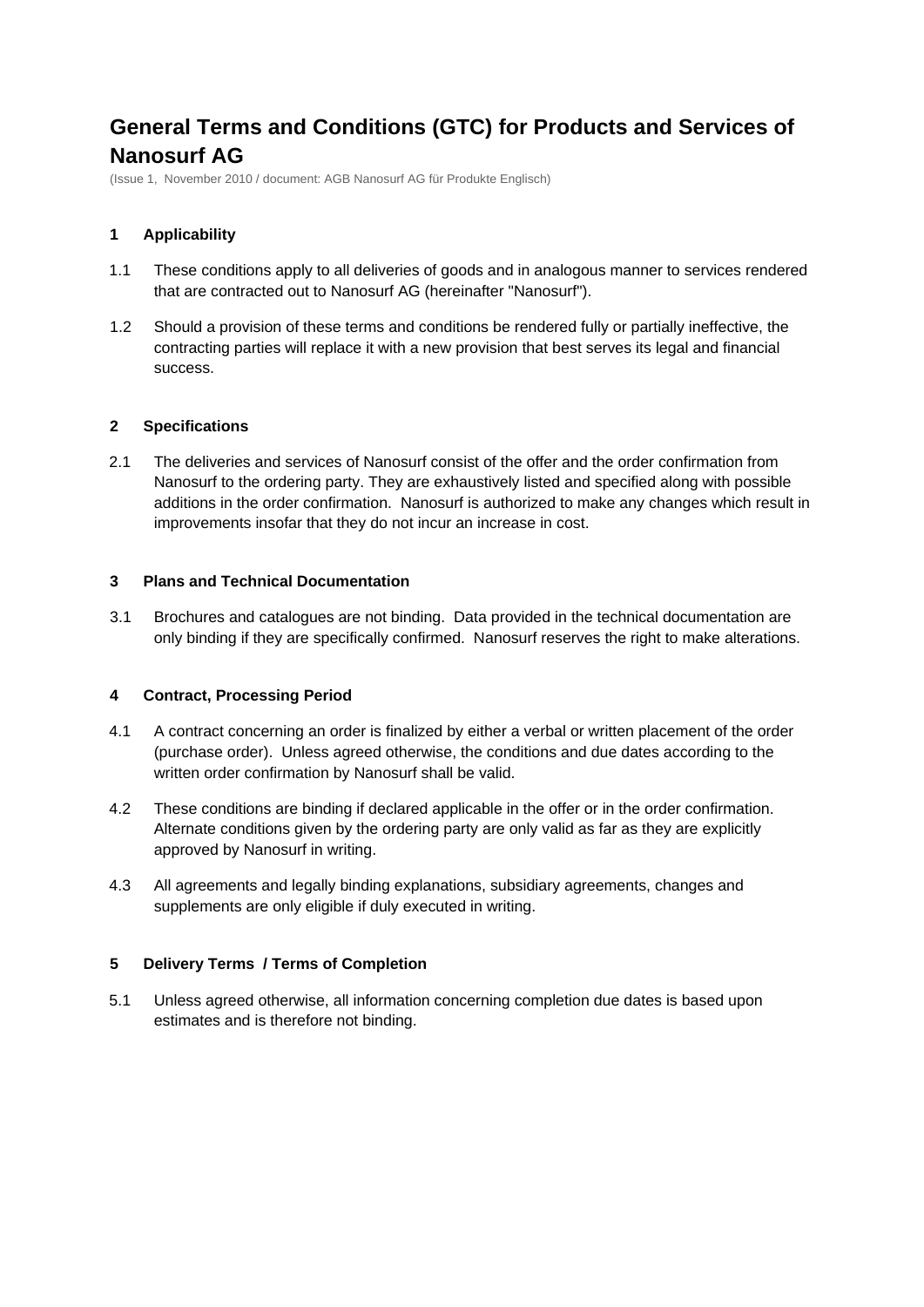5.2 A contracted binding completion due date can be appropriately extended:

- when Nanosurf is not provided with the necessary data Nanosurf needs to complete an order, or when the ordering party belatedly modifies these data or

- when the ordering party does not comply with the contractual obligations, particularly if the payment responsibilities according to article 7 are not fulfilled in a timely or proper manner, or

- due to circumstances beyond our control, for which Nanosurf is not responsible, e.g. mobilization, war, civil war, turmoil or sabotage as well as labor disputes, accidents, illness, late or defective deliveries of the necessary materials, provisions or omissions from the authorities or official bodies, unforeseen transportations hindrances, fire, explosion, natural disasters.

- 5.3 In the event that it becomes clear during order processing that an agreed binding completion due date can in all likelihood not be kept, Nanosurf is obliged to inform the ordering party of these circumstances and their reasons at an early stage. The project is to be completed as soon as possible and without any additional costs.
- 5.4 Should the agreed binding completion due date not be kept due to reasons for which Nanosurf alone is responsible, the ordering party may claim, if and when damages occur, an appropriate compensation for delayed completion of 0.5% per each full week. The compensation for delayed completion is limited to a maximum of 5%. The percentage of the compensation is calculated based upon the price of Nanosurf goods and services of that part of the order that cannot be delivered on time due to the delay. Further entitlements and rights in case of delay, in particular to the compensation of damages, are excluded.
- 5.5 The completion due date is considered kept even when parts of the work due according to the order are lacking or when rework is required, but the delivered output can be used for its intended purpose.

#### **6 Payment Terms**

- 6.1 Payments will be due according to a specific payment schedule provided within the contract. In case there is no defined payment schedule, the due date noted in the invoice is binding. The payments are to be made by the ordering party without any deductions (cash discounts, expenses, taxes, fees, etc.) to Nanosurf at its domicile. Place of execution for payments by the ordering party is the domicile of Nanosurf.
- 6.2 The ordering party may neither withhold nor reduce payments due to complaints, claims or counterclaims not approved by Nanosurf. The payments are also to be made when the order completion is delayed or rendered impossible for reasons for which Nanosurf cannot be held responsible.
- 6.3 If the agreed upon payment due date is not kept, interest on arrears will be charged without any special reminders and without limitation of any other rights and their exertion, which interest is calculated according to a floating rate adjusted to the prevailing rates at the domicile of the ordering party. The liability to contractual payment will not be revoked by the payment of interest on arrears.